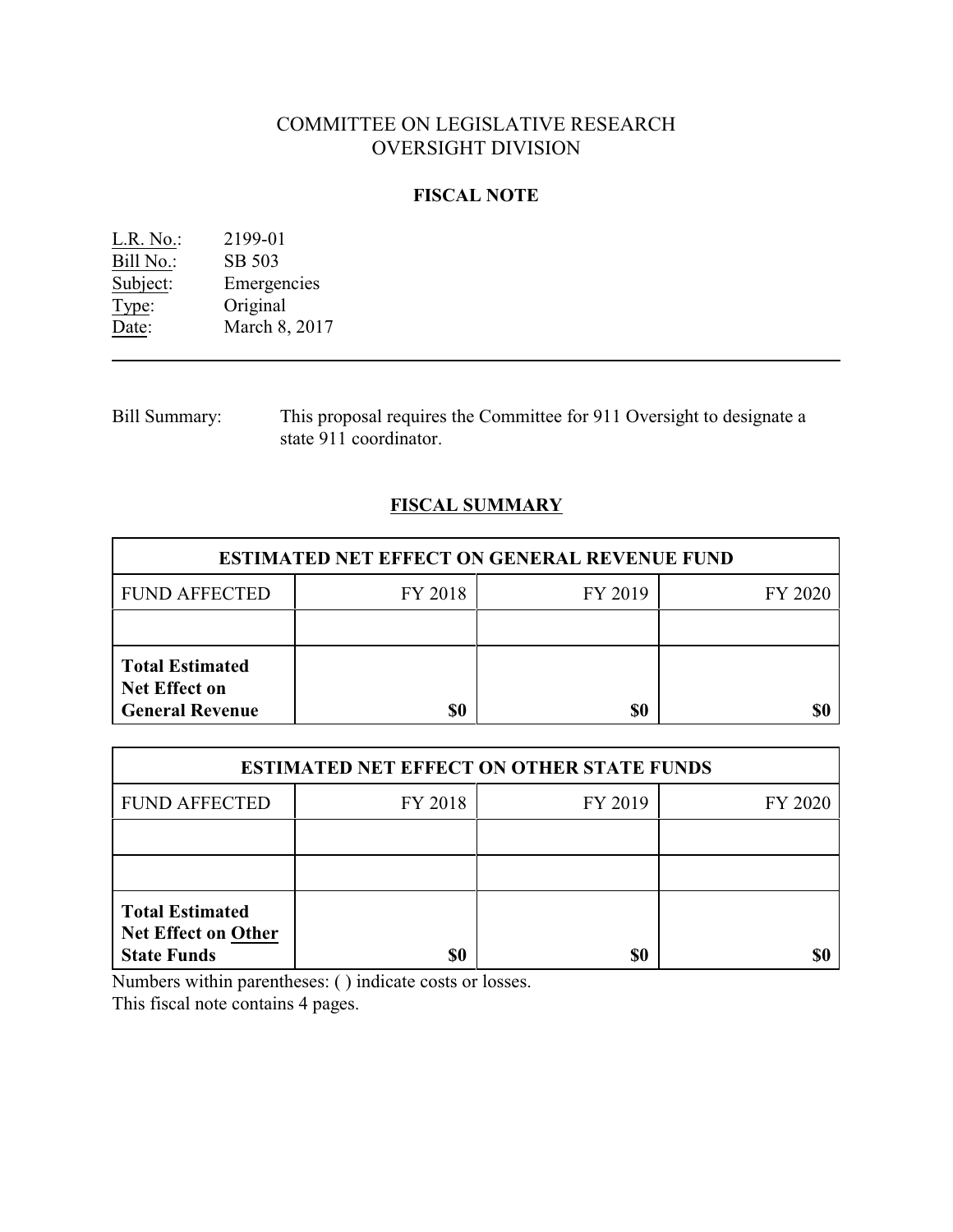L.R. No. 2199-01 Bill No. SB 503 Page 2 of 4 March 8, 2017

| <b>ESTIMATED NET EFFECT ON FEDERAL FUNDS</b>                        |         |         |         |  |
|---------------------------------------------------------------------|---------|---------|---------|--|
| <b>FUND AFFECTED</b>                                                | FY 2018 | FY 2019 | FY 2020 |  |
|                                                                     |         |         |         |  |
|                                                                     |         |         |         |  |
| <b>Total Estimated</b><br>Net Effect on All<br><b>Federal Funds</b> | \$0     | \$0     |         |  |

| <b>ESTIMATED NET EFFECT ON FULL TIME EQUIVALENT (FTE)</b>    |         |         |         |  |
|--------------------------------------------------------------|---------|---------|---------|--|
| <b>FUND AFFECTED</b>                                         | FY 2018 | FY 2019 | FY 2020 |  |
|                                                              |         |         |         |  |
|                                                              |         |         |         |  |
| <b>Total Estimated</b><br><b>Net Effect on</b><br><b>FTE</b> |         |         |         |  |

 $\Box$  Estimated Net Effect (expenditures or reduced revenues) expected to exceed \$100,000 in any of the three fiscal years after implementation of the act.

| <b>ESTIMATED NET EFFECT ON LOCAL FUNDS</b> |         |         |         |  |
|--------------------------------------------|---------|---------|---------|--|
| <b>FUND AFFECTED</b>                       | FY 2018 | FY 2019 | FY 2020 |  |
| <b>Local Government</b>                    | \$0     | \$0     | \$0     |  |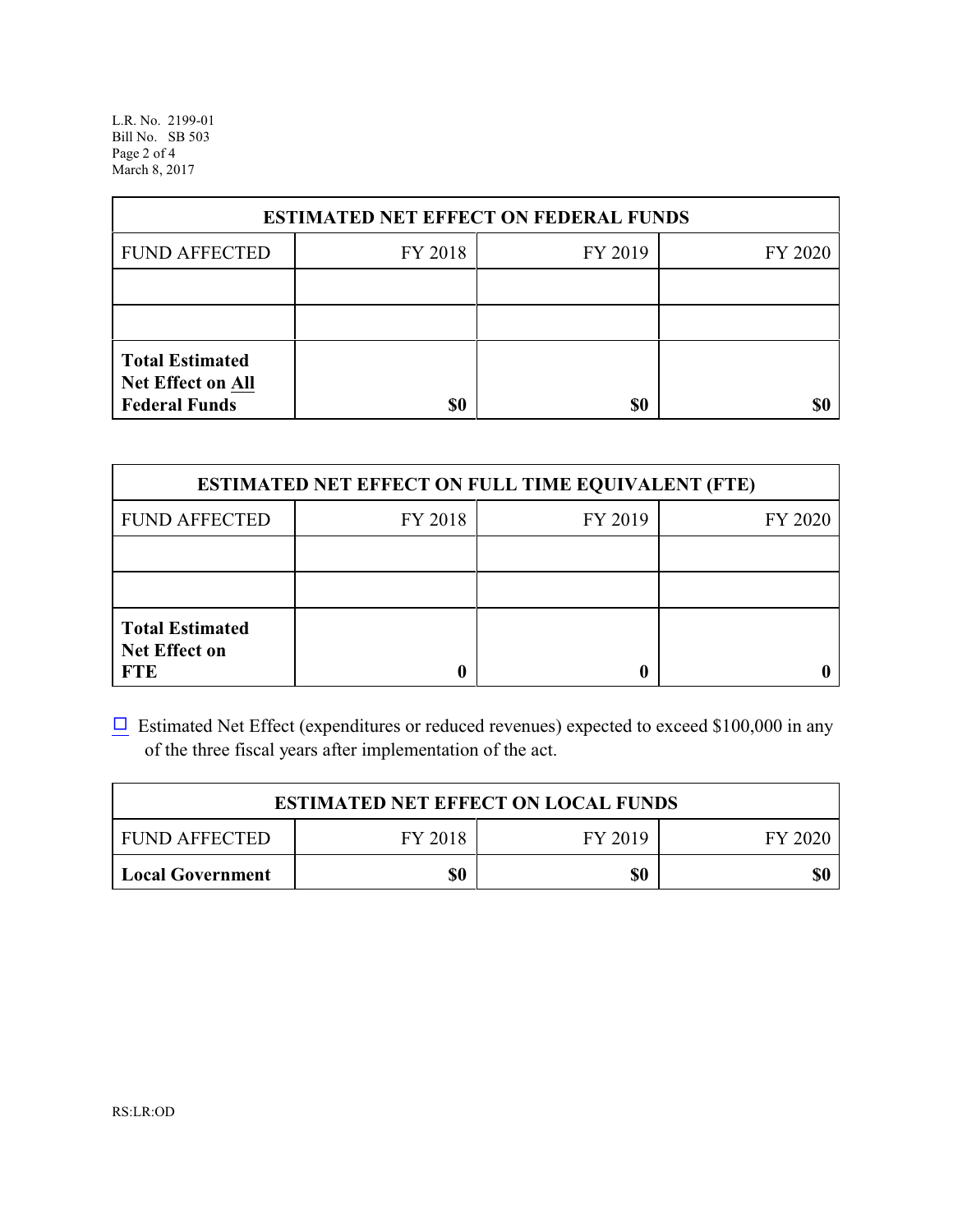L.R. No. 2199-01 Bill No. SB 503 Page 3 of 4 March 8, 2017

#### **FISCAL ANALYSIS**

#### **ASSUMPTION**

Officials from the **Department of Public Safety - Office of the Director** assume the proposal would not fiscally impact their agency.

| FISCAL IMPACT - State Government | FY 2018                       | FY 2019                       | FY 2020                       |
|----------------------------------|-------------------------------|-------------------------------|-------------------------------|
|                                  | $\underline{\underline{\$0}}$ | $\underline{\underline{\$0}}$ | $\underline{\underline{\$0}}$ |
|                                  |                               |                               |                               |
| FISCAL IMPACT - Local Government | FY 2018                       | FY 2019                       | FY 2020                       |
|                                  | <u>\$0</u>                    | <u>\$0</u>                    | <u>\$0</u>                    |

## FISCAL IMPACT - Small Business

No direct fiscal impact to small businesses would be expected as a result of this proposal.

## FISCAL DESCRIPTION

The proposed legislation appears to have no direct fiscal impact.

This proposal contains an emergency clause.

This legislation is not federally mandated, would not duplicate any other program and would not require additional capital improvements or rental space.